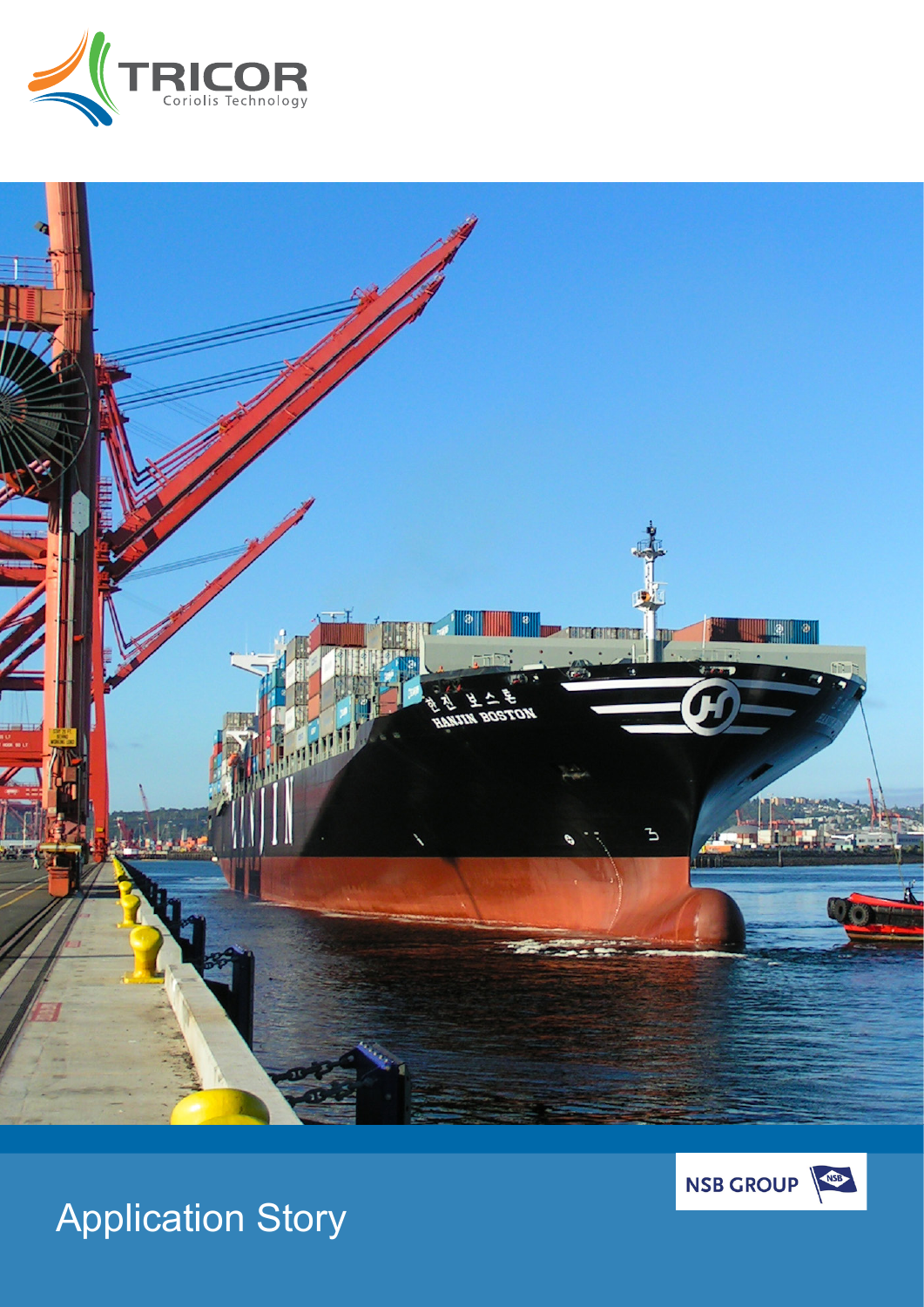# Coriolis measurement and performance monitoring in real time

#### NSB GROUP:

Worldwide, around 6 million containers are shipped by sea every day. As a leading provider of tramp tonnage in the container segment, the NSB Group has a substantial share of this market with its vessels. With capacities ranging between 1,000 and 11,000 TEU, NSB reaches a total deadweight tonnage of more than 3.5 million tdw and an overall TEU capacity of approximately 325,000 TEU. Since 2011, the NSB Group has also managed tankers as well as offshore jack-up vessels.



Top performance through "Made in Germany"

Thanks to the know-how of our nautical and technical superintendents, all with many years of experience on-board and ashore, the NSB Group leverages the German seafaring location. This way, customers can trust in the reliability, efficiency and innovative strength of "Made in Germany". It is also important for NSB to combine economic success and sustainability.

NSB Niederelbe Schiffahrtsgesellschaft mbH & Co. KG Harburger Str. 47-51 D-21614 Buxtehude

www.reederei-nsb.de/en

## APPLICATION:

The NSB Group has developed tools for real-time data collection to improve the measurement of fuel consumption. This allows accurate evaluation of the information and transparency for the customer. For this, NSB uses the TRICOR Coriolis mass flow meter (TCM) from KEM Küppers.

In the past when fuel was relatively inexpensive, vessels were operating at full capacity and quickly on their way. The existing measurement methods for determining fuel consumption were sufficient. However, due to inaccuracies in the calculations, converting volumetric flow to mass flow, a proper fuel inventory management on the vessel was difficult. Moreover, the measuring instruments were designed to match the full capacities of Main (ME) and Auxiliary (AUX) engine.

Today the old systems have reached their limits. With slow steaming, fuel price fluctuations, increasing environmental and efficiency requirements, efficient ship management is no longer possible. At the same time, charterers and owners are demanding cost control and transparency.

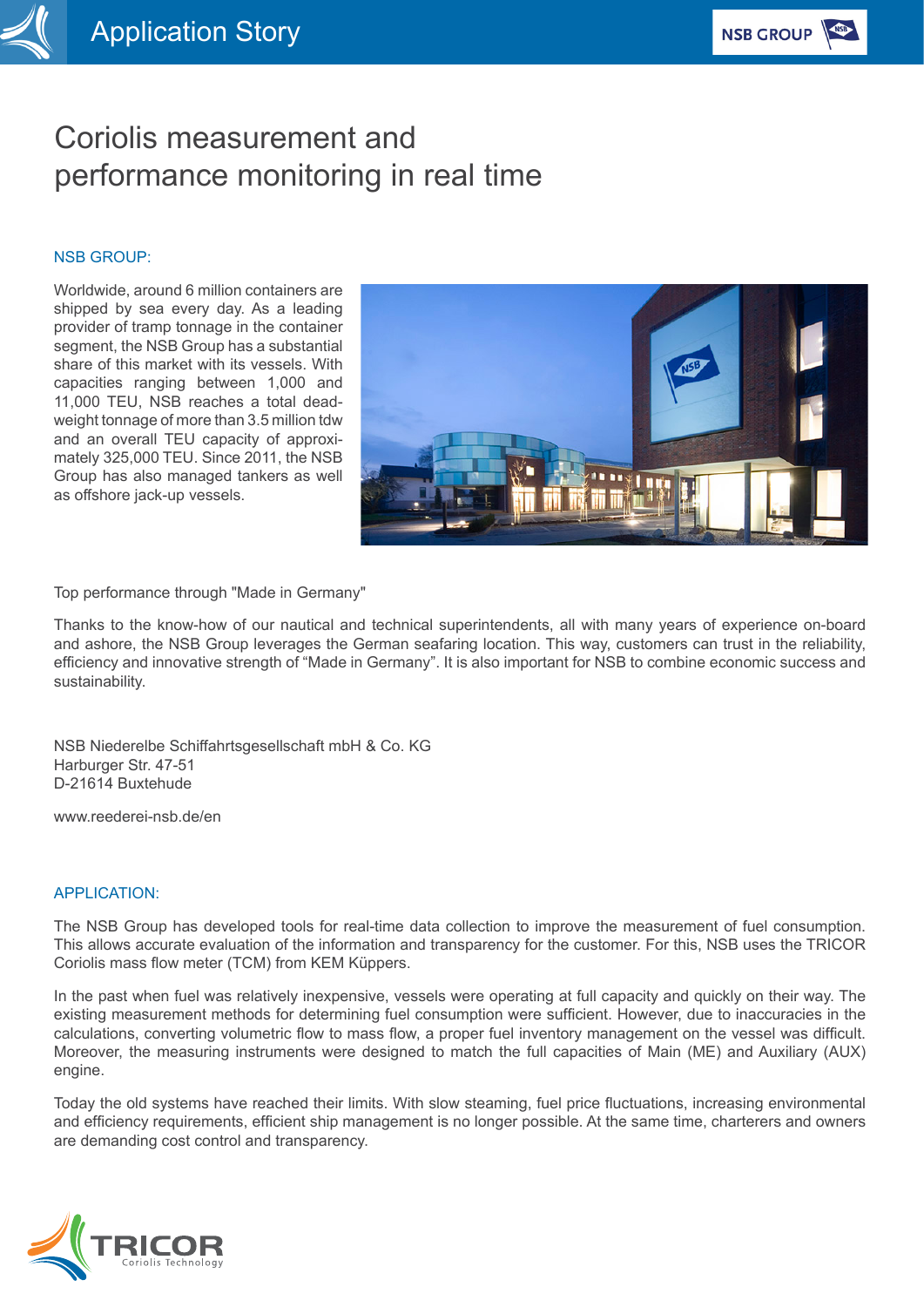

# CHALLENGE:

The challenge for the NSB Group was to update the traditional measurement methods. These adaptations are necessary to remain competitive in the modern shipping market.

This is the reason why the NSB Group uses Coriolis metering to determine fuel consumption. The units are installed on the main engine and the auxiliary diesel engine. Regardless of temperature and density changes during operation, the meter outputs 99.9% accurate fuel consumption by means of direct mass flow metering. Additionally the fuels used on board range from very heavy and high-viscosity refinery residues (so-called heavy oil) through to distillate fuels. Coriolis metering is ideally set to measure all these liquids accurately.

#### TECHNICAL SPECIFICATIONS:

|                                      | <b>Main engine</b>                          | <b>Auxiliary engine</b>                     |
|--------------------------------------|---------------------------------------------|---------------------------------------------|
| Examples of engines used<br>on board | MAN 12 K 98 MC C with 68640 kW              | MAN L27/38 with 2970 kW                     |
| <b>Type Coriolis</b>                 | TCM: Type 028K                              | TCM: Type TCM 3100                          |
| Measurement range                    | 280 to 28,000 kg/h                          | 24 to 1,500 kg/h                            |
| Operating point                      | 288 to 4,200 kg/h                           | 24 to 625 kg/h                              |
| Measurement medium                   | Heavy oil and distillate fuels              |                                             |
| Viscosity                            | 12 to 300 cSt                               |                                             |
| Density:                             | 800 to 1,010 kg/m <sup>3</sup>              |                                             |
| Medium temperature                   | 20 to 90 °C                                 |                                             |
| Operating pressure on the TCM        | 5 to 7 bar                                  |                                             |
| Display                              | Flow rate in mt/h and total mass in mt      |                                             |
| Interface                            | 2 x analogue outputs<br>RS 485 (Modbus RTU) | 2 x analogue outputs<br>RS 485 (Modbus RTU) |